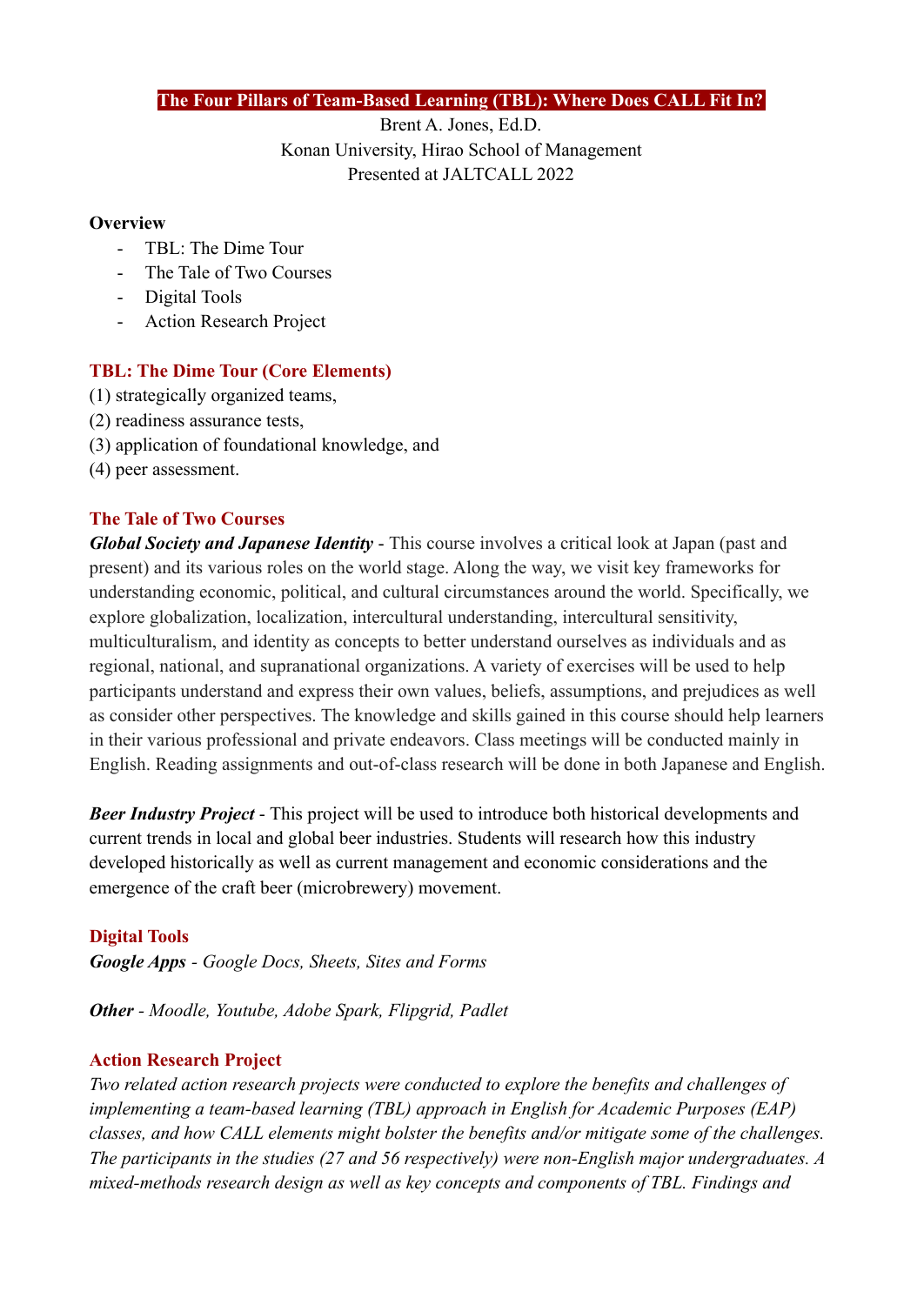*discussion are then provided to highlight key issues related to using TBL in this context, and the role that was played by the CALL elements. Specifically, the what, why, and how of Flipgrid, Padlet, ZipGrade, Adobe Spark, Moodle, and Google apps are highlighted as tools for fostering learner engagement in face-to-face, online and hybrid delivery platforms. It is hoped that this research might further inspire language teachers in a range of contexts to experiment with these and other online tools as well as TBL and other active learning approaches in their language classes.*

#### **Resources**

#### **COMMUNITIES**

Team-Based Learning™ Collaborative - <http://www.teambasedlearning.org/> Ruth Levine - <http://www.teambasedlearning.org/talk-to-the-experts/ruth-levine/>

## **TOOLS**

Adobe Spark - <https://spark.adobe.com/sp/> Applied Digital Skills - <https://applieddigitalskills.withgoogle.com/s/en/home> Flipgrid - <https://info.flipgrid.com/> Moodle - <https://moodle.org/> Padlet - <https://padlet.com/> YouTube (Brent's Channel) - <https://www.youtube.com/channel/UCq8zh859kjGeSZn3VkFTWUw>

## **YOUTUBE VIDEOS - BEER BREWING PROCESS**

Beer Industry Project (2021) <https://www.youtube.com/playlist?list=PLjffsySHV29P2BDXdPBNfQrZcSjRkK7uJ>

#### **ADOBE SPARK PAGES - US BEER INFORMATION BY REGION**

Team 01 (2021) - <https://spark.adobe.com/page/CRhDXqF3vVLle/> Team 02 (2021) - <https://spark.adobe.com/page/BFhacWkZ5Qhfh/> Team 03 (2021) - <https://spark.adobe.com/page/pz7PDRaiJAmym/> Team 04 - (2021) <https://spark.adobe.com/page/xStWbL0h7OEFa/> Team 05 (2021) - <https://spark.adobe.com/page/skMVjhXpOfGe4/>

## **GOOGLE SITES - JAPANT BEER INFORMATION BY REGION**

Team 01 (2021) - <https://sites.google.com/view/2021beerindustry-team01/home>

Team 02 (2021) - <https://sites.google.com/view/2021-beer-industry-team-02/home>

Team 03 (2021) - <https://sites.google.com/view/beerindustryproject2021/home>

Team 04 (2021) - <https://sites.google.com/view/2021-beer-industry-team4/home>

Team 05 (2021) - <https://sites.google.com/view/2021beerindustry-team05/home>

## **References**

Branney, J. & Priego-Hernández, J. (2018). A mixed methods evaluation of team-based learning for applied pathophysiology in undergraduate nursing education. Nurse Education Today, 61, 127-133

Fujikura, T., Takeshita, T., Homma, H., Adachi, K., Miyake, K., Kudo, M., Takizawa, T., Nagayama, H., Hirakawa, K. Team-based learning using an audience response system: A possible